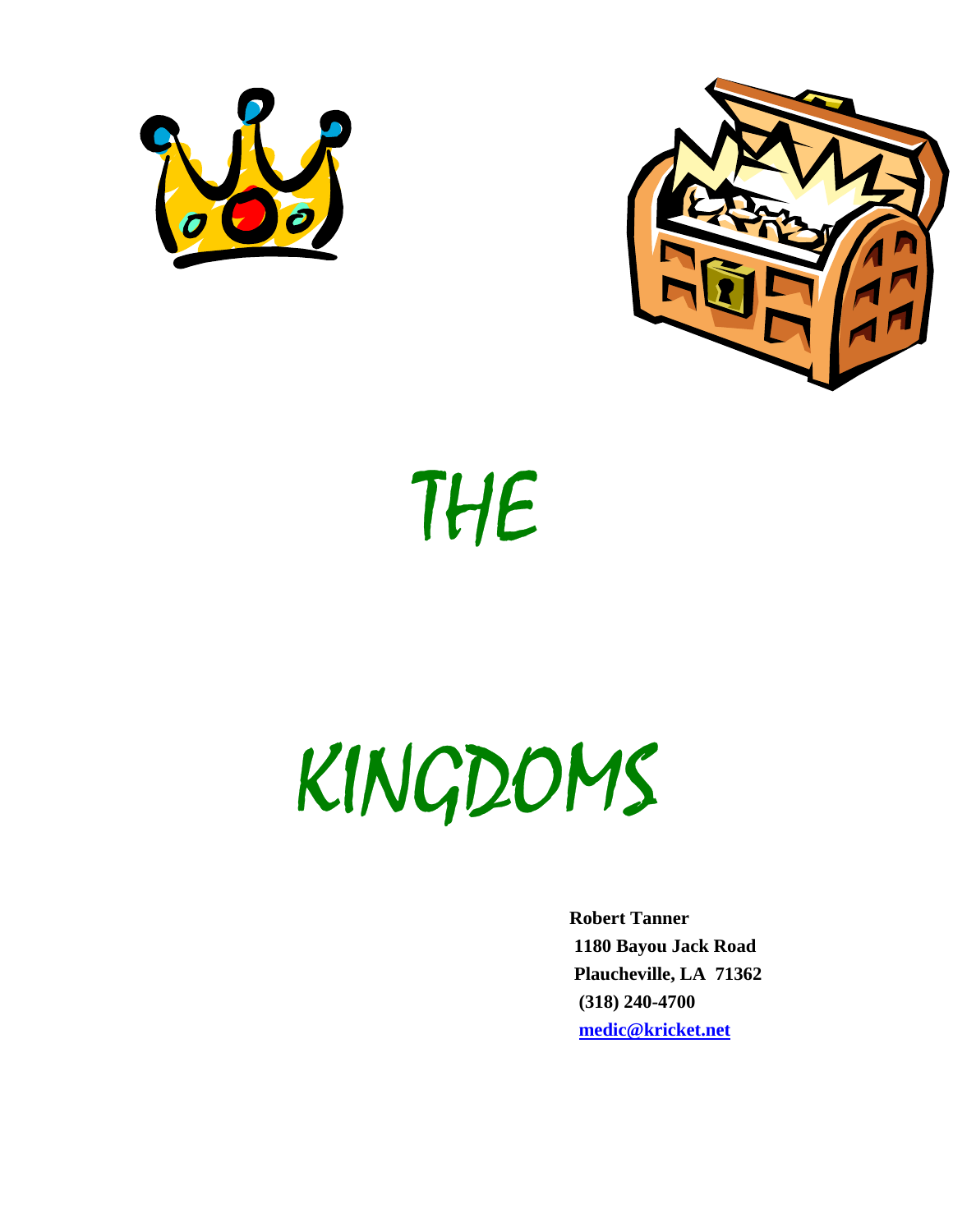## *Introduction*

**He said to them, "Therefore every teacher of the law who has been instructed about the kingdom of heaven is like the owner of a house who brings out of his storeroom new treasures as well as old." Matthew 13:52** 



If There Were Eternal Truths Taught Throughout The Bible That You Were Not Aware Of, Would You Want To Know About Them? If Your Answer Is Yes, Then Please Continue Reading.

*DEAR READER, SOME OF YOU WILL NOT READ PASS THIS SECOND PARAGRAPH. I DESPERATELY WISH IT WERE NOT SO, BUT WE MUST FACE REALITY. CHRIST HAS SPOKEN TO SOME*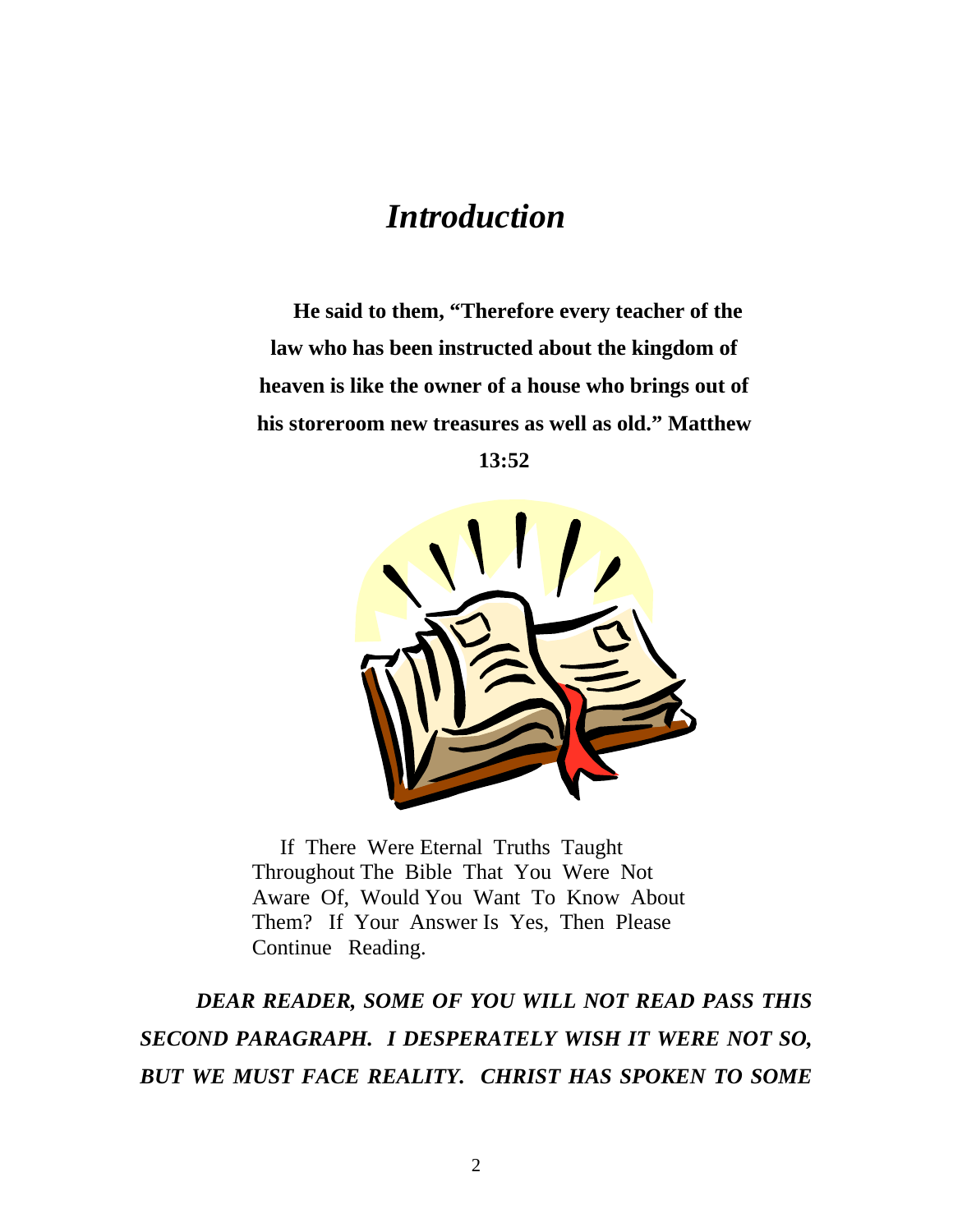*OF US IN THE PAST THROUGH HIS DIVINE WORD AND THROUGH THE LEADERSHIP OF THE HOLY SPIRIT BUT, ALAS, WE HAVE BEEN SLOW TO RECEIVE IT. HIS WORDS HAVE FALLEN AMONG THE THORNS OF THIS WORLD THAT WE HARBOR IN OUR HEARTS. THE CARES, THE RICHES, AND THE*  PLEASURES OF THIS LIFE HAVE CHOKED THEM DOWN AND *THEY WILL NEVER BRING ANY FRUIT TO PERFECTION. WE CAN NOT CHANGE THE MINDS OF SOME READERS ANY MORE THAN MY MASTER WAS ABLE TO CHANGE THE MINDS AND THE DESTINY OF MANY OF THOSE WHO HEARD HIM SPEAK DURING HIS EARTHLY MINISTRY.* 

> **10The disciples came to him and asked, "Why do you speak to the people in parables?"**

> **11He replied, "The knowledge of the secrets of the kingdom of heaven has been given to you, but not to them. 12Whoever has will be given more, and he will have an abundance. Whoever does not have, even what he has will be taken from him. 13This is why I speak to them in parables:**

> **"Though seeing, they do not see; though hearing, they do not hear or understand. 14 In them is fulfilled the prophecy of Isaiah:**

> > **"'You will be ever hearing but never understanding; you will be ever seeing but never perceiving. 15 For this people's heart has become callused; they hardly hear with their ears, and they have closed their eyes. Otherwise they might see with their eyes, hear with their ears,**

> > > 3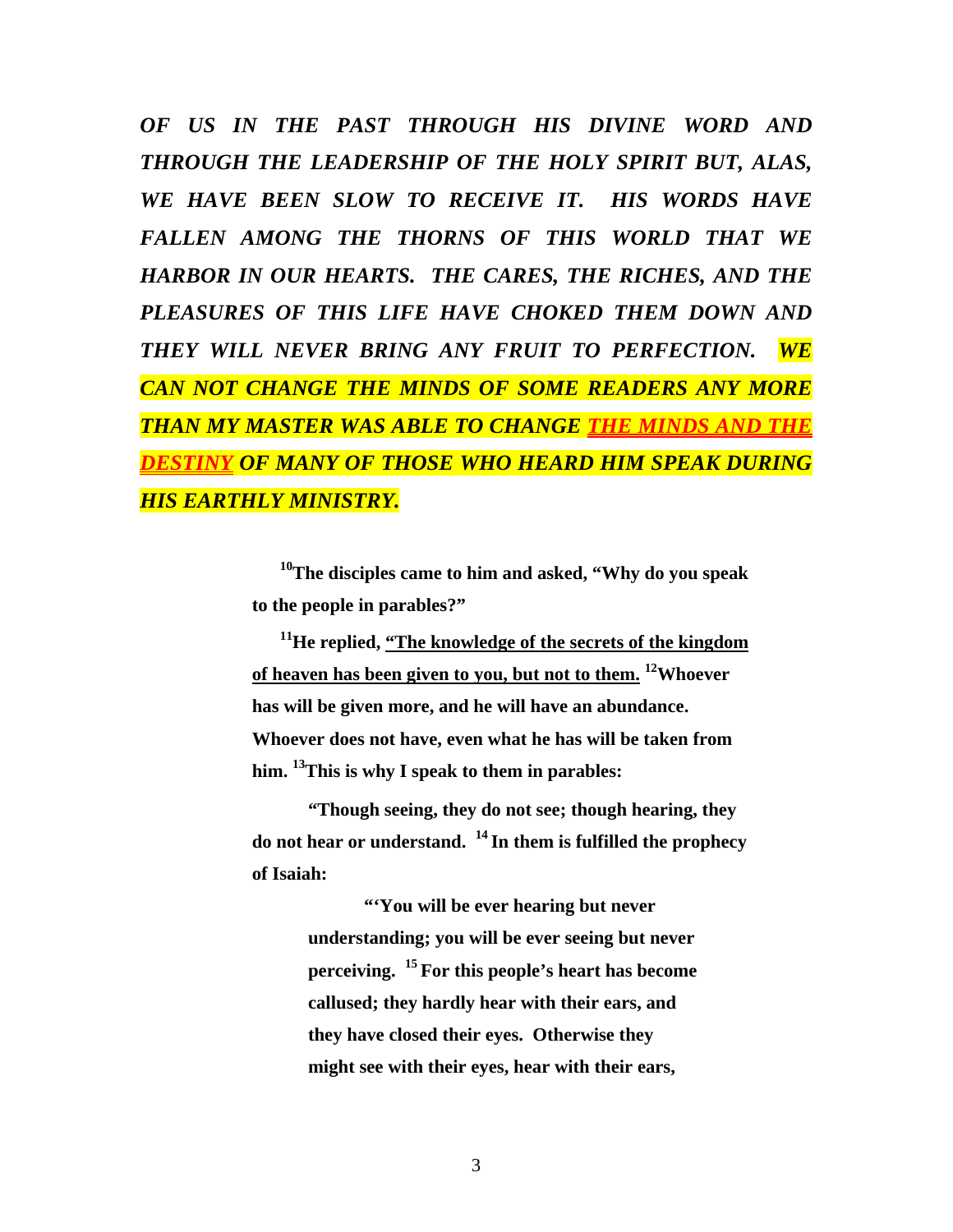**understand with their hearts and turn, and I**  would heal them.' "

**" 16But blessed are your eyes because they see, and your ears because they hear. 17For I tell you the truth, many prophets and righteous men longed to see what you see but did not see it, and to hear what you hear but did not hear it." Matthew 13:10-17** 

#### **Does the Bible contain contradictions?**

Yes, there does seem to be contradictions in the Bible. When we compare our instructions about "the kingdom" in one passage of God's word with the teachings about "the kingdom" in another passage, the two passages often appear to disagree. As an example, please consider the following two scriptures.

> "But the children of the kingdom shall be cast into outer darkness: there shall be weeping and gnashing of teeth" (Matthew 8:12 KJ).

> "Verily I say unto you, among them that are born of women there hath not risen a greater than John the Baptist: notwithstanding he that is least in the kingdom of heaven is greater than he" (Matthew 11:11 KJ).

 God tells us in the first passage that the children of the kingdom shall be cast into outer darkness. In the second passage, God tells us the least in the kingdom is greater than John the Baptist. Does the kingdom in Matthew 8:12 and the kingdom in Matthew 11:11 refer to the same kingdom? Are the people who will be cast into outer darkness greater than John the Baptist?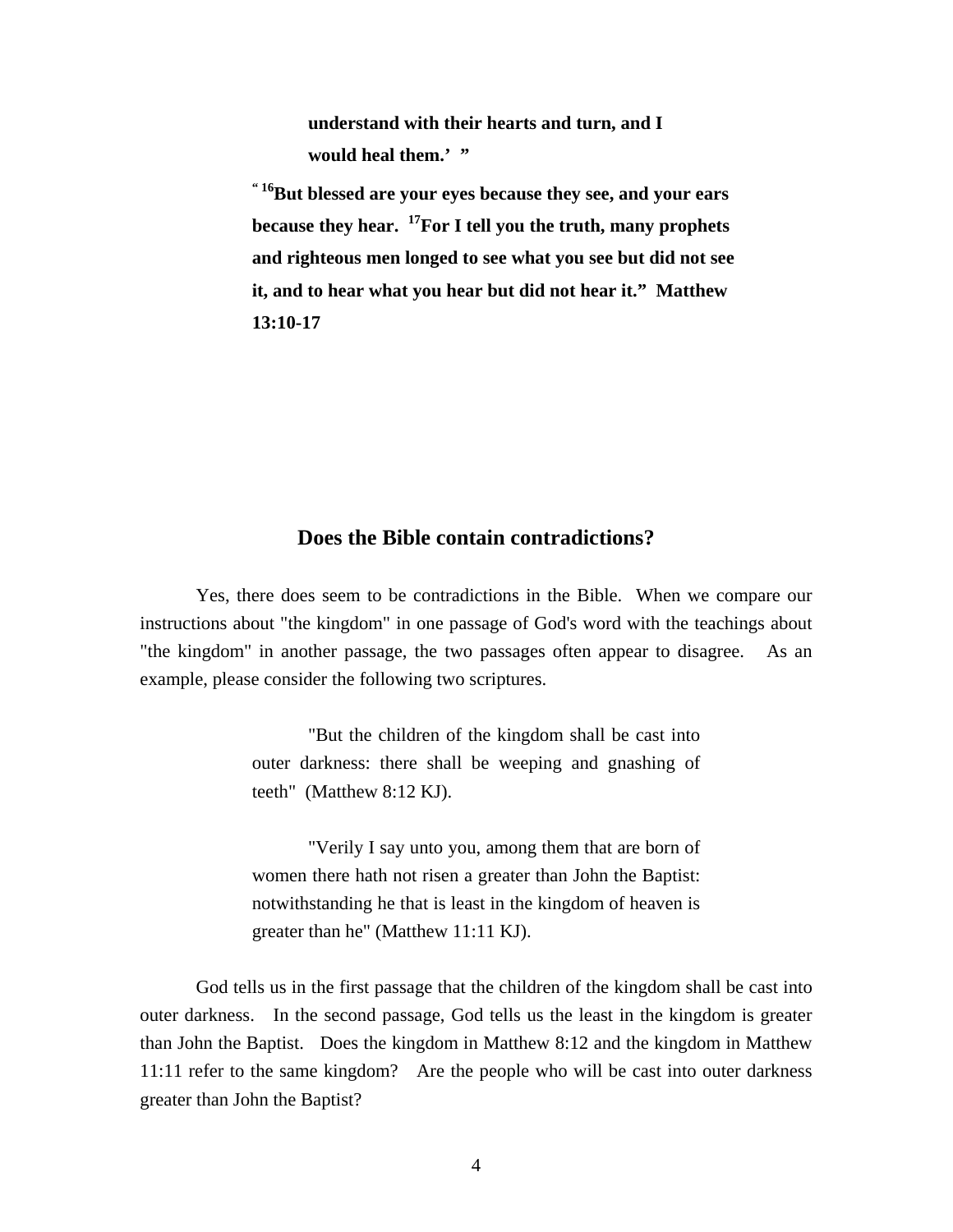Do you agree 2nd Samuel 11:1-17 reveals to us that King David committed adultery with Bathsheba? Please note God tells us:

" 19 The acts of the sinful nature are obvious: sexual immorality, impurity and debauchery; 20 idolatry and witchcraft; hatred, discord, jealousy, fits of rage, selfish ambition, dissentions, factions 21 and envy; drunkenness, orgies, and the like. I warn you, as I did before, that those who live like this **will not inherit the kingdom of God.**" (Galations 5:19-21 NIV)

We are told in Galations 5:19 that those who are sexually immoral will not inherit the kingdom of God. If there is only one kingdom and that kingdom is composed of all the saved, then according to Galations 5:19, David will not be saved since he committed adultery.

The confusion that arises from what appears to be contradictions in God's divine word when it speaks of "the kingdom" has motivated me to write this book. It is not an attempt to reinvent the wheel. It is, rather, an attempt to remind ourselves of the teachings that have been handed down to us over the last 2,000 years in Gods completed, divine word.

### **Why is it important that we know and understand the Word of God?**

 Jesus Christ, when He finished His instructions to the first eleven members of the Church in Jerusalem said:

"... and teaching them to obey everything I have

commanded you..." (Matthew 28:20 NIV)

 The Holy Spirit re-enforced this admonition from Christ when He led Paul to counsel Timothy.

> " You then, my son, be strong in the grace that is in Christ Jesus. And the things you have heard me say in the presence of many witnesses entrust to reliable men who will also be qualified to teach others." (2 Timothy 2: 1-2) NIV)

 I fear, however, that many members of God's Churches have failed to learn and to teach the things their instructors have attempted to hand down to them. We are seeing a fulfillment of 2nd Timothy 4:3-4: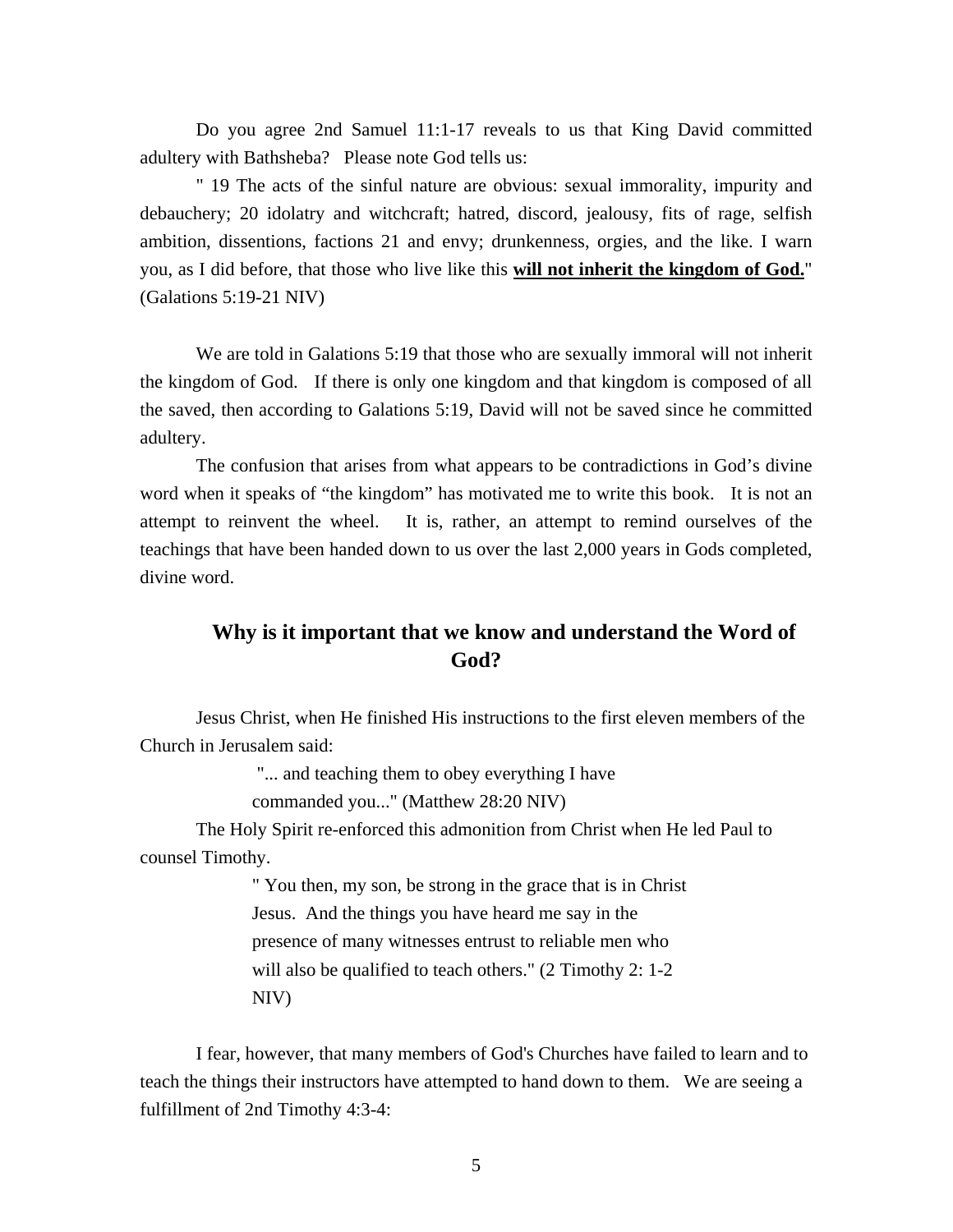" For the time will come when men will not put up with sound doctrine. Instead, to suit their own desires, they will gather around them a great number of teachers to say what their itching ears want to hear. They will turn their ears away from the truth and turn aside to myths." (2 Timothy 4:3-4 NIV)

#### **What is this book about?**

 Before we begin a study of the verses which refer to "the kingdom", we need to consider a few basic concepts which will help us to better understand the subject. Our beginning chapters will be devoted to laying foundations to aid us in discerning God's intent when He spoke of "the kingdom". In the beginning chapters, we intend to answer the following questions.

Is there only one kingdom? Do the scriptures always refer to the same kingdom?

 From the beginning, God desired an agency that would publish the good news of salvation to the rest of the world. **When** did God begin to fill that need? **How** did God fill that need?

What was the purpose of the ministry of John the Baptist? Why did God send him into the world? Was John the Baptist a member of the Bride of Christ? Is John the Baptist a member of the Bride of Christ at this point in time? What authority did John the Baptist receive from God? Could John the Baptist pass his authority down to his disciples?

 What were two important tasks Jesus accomplished while He was here on this earth? What did His Father give Him to empower Jesus to accomplish those two appointments?

 Did Jesus begin a new kingdom while He was here on this earth? If so, who or what comprises that kingdom?

 Is there a universal church to which all the saved belong? If so, when was it established and what scriptures refer to it? If there is a universal church, did it exist before the earthly ministry of Christ? If there is a universal church, where will the members of the universal church spend eternity? Will any one else be there with them?

 What did the church in Jerusalem receive on the day of Pentecost? What was the purpose of those gifts from God and what was the church in Jerusalem to do with them?

 What was Abraham promised? Was Abraham promised a city, a country or a new earth? If Abraham was promised a new earth, will only Abraham and his "sperm"